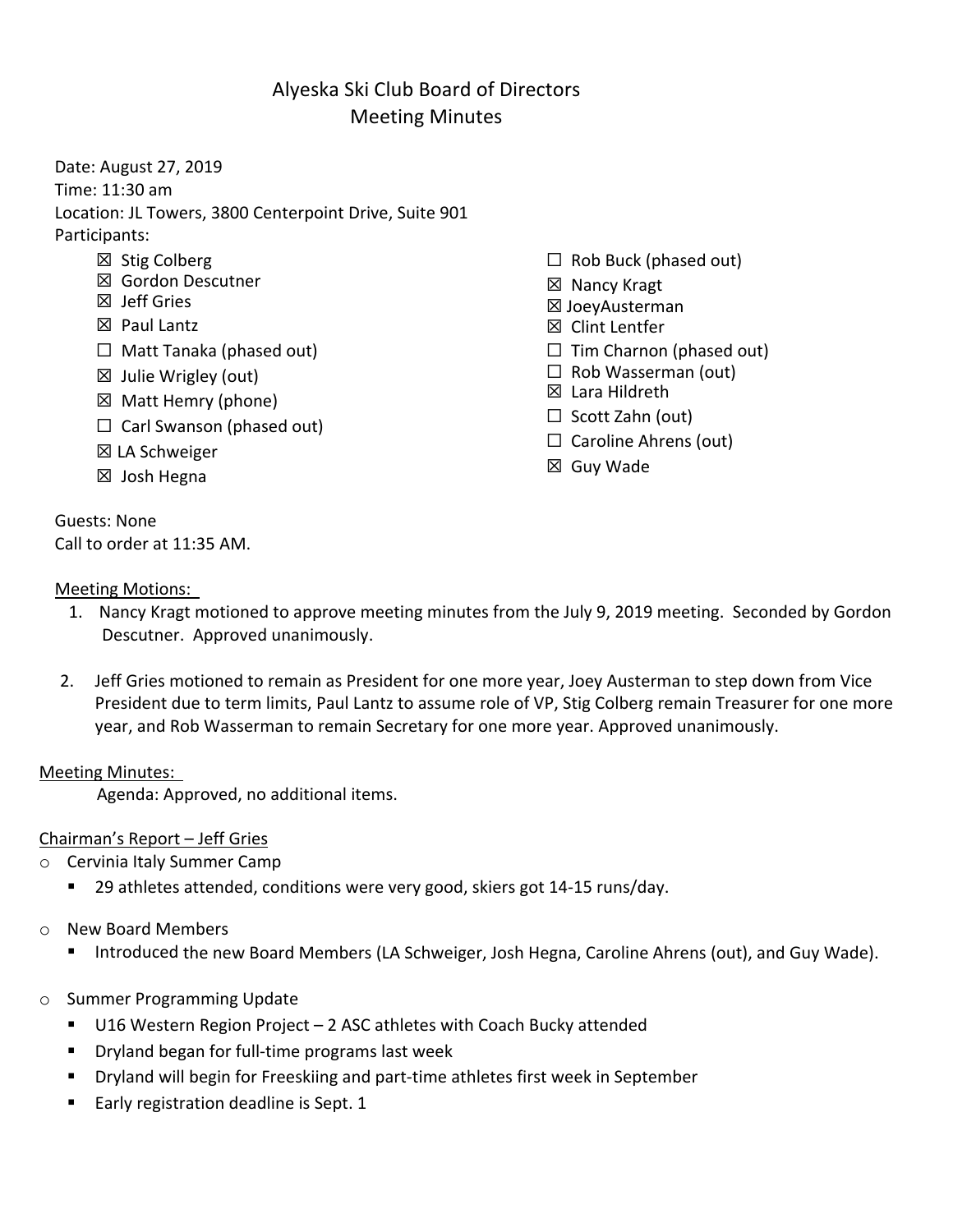## Finance Committee Report – Stig Colberg

- o FY20 Budget up to July 31, 2019 provided to Board Members
	- Books closed for last season, new fiscal year beginning
- o Statement of Financial Position up 95k from July 31, 2018
- o Accounts Receivable
	- E Awaiting 139k, this is largely due to payment plans due on November  $1<sup>st</sup>$  and Italy Camp
	- $\blacksquare$  AR +120 days 9k
	- Nancy Kragt asked if money was collected from the \$100 fee from parents that did not volunteer. Lara said the money was collected and amounted to ~3k
- o Registration (Lara)
	- Early registration deadline September 1
	- Still projecting 137 Juniors, U10 & U12 registration may increase when Mighty Mites and Devos sign up
	- Juniors registration numbers to date:
		- $\blacksquare$  U10 8/17
		- $\blacksquare$  U12 15/31
		- $\blacksquare$  U14 PT 5/20
		- $\blacksquare$  U14 FT 14/15
		- § U16-U19 USSA 7/21
- § Pre-FIS 20/23
- $\blacksquare$  FIS 9/10
- **•** Freeskiing  $U12 5/12$
- § Freeskiing U14/19 27/50

# Development Committee - Lara

 $\circ$  The committee met on August 26, meeting minutes provided with the August 27<sup>th</sup> Board Meeting packet.

# Old Business – Lara

- o Tanaka Venue Update
	- § Pomeroy on board with the concept, Board met with Brian Burnett and Mandy Hawes to discuss options for long term lease and operating agreement.
	- **EXTER** ACS proposes to lease 4 snow guns and install electrical infrastructure to run the guns, can use existing hydrants and currently in negotiations to share in operating costs. As of now, there is uncertainty of the upcoming electrical rates, rates will not be available until November, therefore a final budget proposal cannot be reached at this time.
	- § Questions were raised by Board Members about the operation of Tanaka:
		- Gordon Descutner wanted to know the requirements and time frame for getting Tanaka lift running. The consensus was the lift could be up and running in 2-weeks, but this needs to be verified.
		- Clint Lentfer mentioned the avalanche barrier may need inspection/work.
		- § Paul Lantz said the weather cut-off date for trenching the electrical would be ~ October 10
		- **Example 1** Lara announced the resort is planning to clear Tanaka  $30 50$  feet skiers left this fall
	- Lara plans to touch base with Brian Burnett and Mandy Hawes before next meeting.